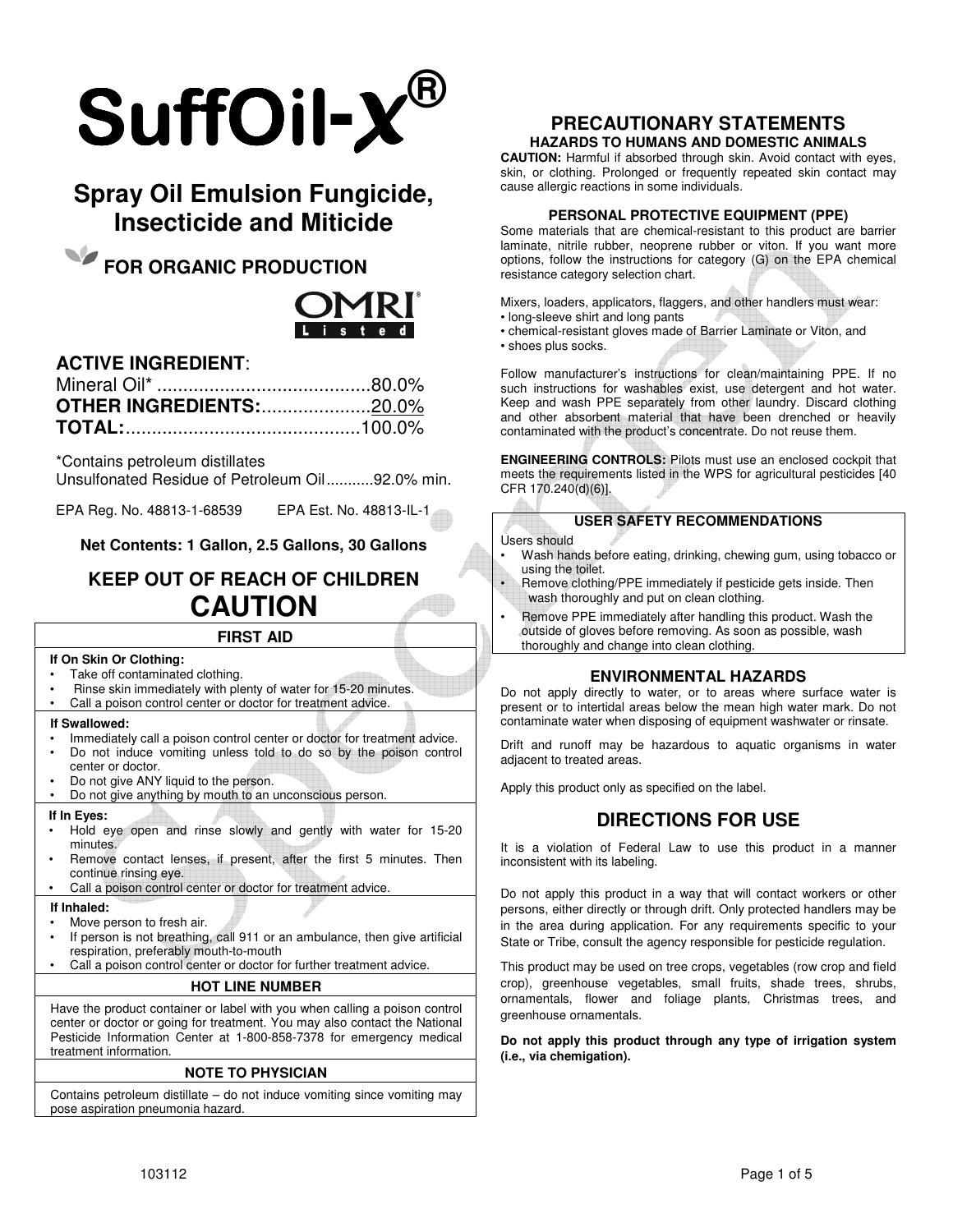## **AGRICULTURAL USE REQUIREMENTS**

Use this product only in accordance with its labeling and with the Worker Protection Standard, 40 CFR part 170. This Standard contains requirements for the protection of agricultural works on farms, forest, nurseries, and greenhouses and handlers of agricultural pesticides. It contains requirements for training, decontamination, notification, and emergency assistance. It also contains specific instructions and exceptions pertaining to the statements on this label about personal protective equipment (PPE) and restricted entry intervals. The requirements in this box only apply to uses of this product that are covered by the Worker Protection Standard.

Do not enter or allow entry into treated areas during the restricted entry interval (REI) of 4 hours.

PPE required for early entry to treated areas that is permitted under the Worker Protection Standard and that involves contact with anything that has been treated, such as plants, soil, or water, is: coveralls, chemical resistant gloves made of any water proof material and shoes plus socks.

#### **NON-AGRICULTURAL USE REQUIREMENTS**

The requirements in this box apply to uses of this product that are not within the scope of the Worker Protection Standard for agricultural pesticides (40 CFR part 170). The WPS applies when this product is used to produce agricultural plants on farms, forests, nurseries and greenhouses.

Do not enter or allow others to enter until sprays have dried.

# **PRODUCT INFORMATION**

This insecticide's mode of action is through suffocation of eggs, larvae and nymphs of insects and mites and adults of soft-bodied insects. This mode of action necessitates total spray coverage. As a fungicide this product interferes with the attachment of the pathogen to the host and acts as a suffocant. Use enough spray solution to completely penetrate the leaf canopy and cover both top and bottom of all of the leaves until wet without significant runoff. Most mature trees will require 20 to 500 gallons of spray solution per acre although citrus trees may require 15 to 1000 gallons of spray solution per acre. Row crops generally require 20 to 100 gallons of spray solution per acre. Greenhouse Use – Apply at the rates of 20 to 100 gallons of spray solution per acre for control of the greenhouse pest. (Be sure to check with your equipment and local recommendations.)

This product may be used to control mite and insect pests in the egg stage, including: spider mites, eriophyid mites, armored scale, soft scale, mealybugs, psyllids, whiteflies, aphids, leafrollers, leaftiers, webworms, cankerworms, plant bugs, leafhoppers and adelgids. This product will kill other immature insect forms if the spray covers the insect. See APPLICATION RATES tables for species claimed to be controlled on specific types of plants. Use this product only on the types of plants identified in the APPLICATIONS RATES tables.

**USE PRECAUTIONS AND RESTRICTIONS —** All horticultural oils interfere with or slow plant transpiration and respiration during periods of evaporation. DO NOT apply during periods of drought or when plants exhibit moisture stress.

#### **SPRAY DRIFT MANAGEMENT**

A variety of factors including weather conditions (e.g., wind direction, wind speed, temperature, and relative humidity) and method of application (e.g., ground, aerial, and airblast) can influence pesticide drift. The applicator and grower must evaluate all factors and make appropriate adjustments when applying this product.

WIND SPEED: Do not apply at wind speeds greater than 15 mph at the application site.

TEMPERATURE INVERSIONS: If applying at wind speeds less than 3 mph, the applicator must determine if a) conditions of temperature inversion exist, or b) stable atmospheric conditions exist at or below nozzle height. Do not make applications into areas of temperature inversions.

DROPLET SIZE: Apply as a medium or coarser spray (ASABE standard 572), and the minimum volume mean diameter (VMD) for spinning atomizer nozzles.

GROUND-BASED APPLICATIONS: Apply using a nozzle height of no more than 4 feet above the ground or crop canopy. Do not apply at wind speeds greater than 15 mph at the application site. Apply as a medium or coarser spray (ASABE standard 572), and the minimum volume mean diameter (VMD) for spinner atomizer nozzles.

AIRBLAST APPLICATIONS: For airblast applications, turn off outward pointing nozzles at row ends and when spraying outer row. To minimize spray loss over the top in orchard applications, spray must be directed into the canopy.

AERIAL APPLICATIONS OF AGRICULTURAL PRODUCTS: Do not release spray at a height greater than 10 feet above the ground, top of crops, or above the orchard canopy. Apply as a medium or coarser spray (ASABE standard 572), and the minimum volume mean diameter (VMD) for spinning atomizer nozzles.

Boom Length: The boom length must not exceed 75% of the wingspan or 90% of the rotor blade diameter.

Swath Adjustment: When applications are made with a cross-wind, the swath will be displaced downwind. The applicator must compensate for this displacement at the downwind edge of the application area by adjusting the path of the aircraft upwind. Leave at least one swath unsprayed at the downwind edge of the treated field.

**COMPATIBILITY** — SuffOil-**x** is compatible with most commonly used insecticides and fungicides. Read and follow all precautions and limitations on labeling of all products used in tank mixtures. DO NOT use in combination with or immediately before or after spraying with fungicides such as captan, folpet, oxythiquinox (Morestan) or any product containing sulfur. Also do not use with Carbaryl (Sevin) or dimethoate (Cygon). Do not use with any product whose label recommends the use of no oils. Do not use in combination with NPK foliar fertilizer applications.

**TIMING THE TREATMENT —** You must determine the precise timing to fit local growth and climatic conditions. This product can be applied up to day of harvest.

**MIXING DIRECTIONS** - Add sufficient water to the mixing tank to allow proper agitation. Add the correct amount of SuffOil- $\chi$  to tank. Maintain agitation until solution is used. If other pesticides are to be added, do so after SuffOil- *has been thoroughly mixed.* 

# **APPLICATION INSTRUCTIONS**

Use enough spray solution to completely penetrate the leaf canopy and cover both top and bottom of all leaves until wet without significant runoff. Most mature trees will require 20 to 500 gallons of spray solution per acre, although citrus trees may require 15 to 1000 gallons of spray solution per acre. Row crops generally require 20 to 100 gallons of spray solution per acre. (Be sure to check with the instructions for the equipment used and with local Agricultural Extension agents.) Aerial application – Apply a minimum of 20 gallons of spray solution per acre.

**MIXING DIRECTIONS** — Add sufficient water to the mixing tank to allow proper agitation. Add the correct amount of this product to tank. Maintain agitation until solution is used. If other pesticides are to be added, do so after this product has been thoroughly mixed.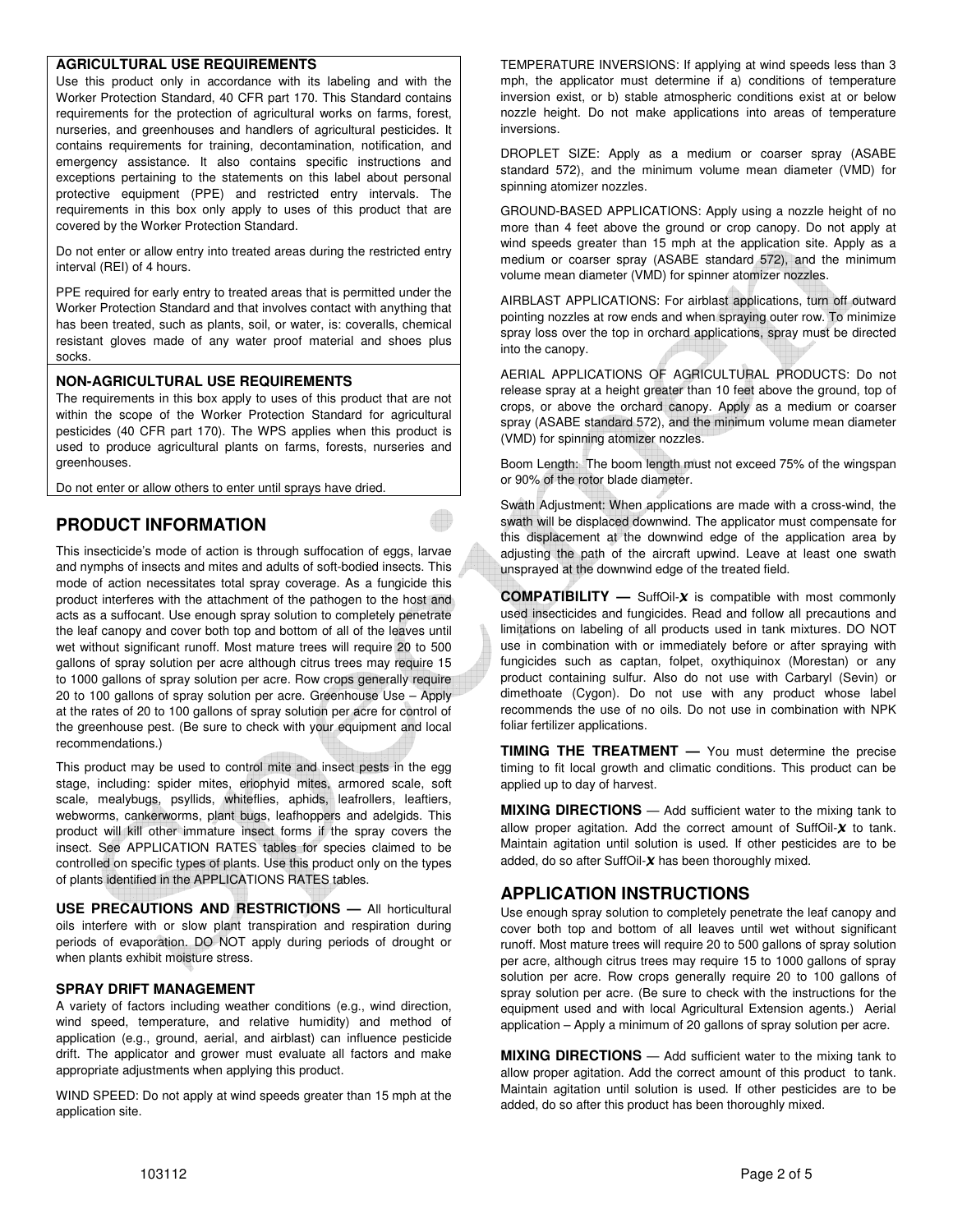# **APPLICATION RATES**

## **TREE CROPS**

| <b>CROP</b>                                          | <b>PEST</b>                                                                                                                                                              | <b>APPLICATION RATE</b><br>Gallons of SuffOil-X<br>per 100 Gallons of Water | <b>TIME OF</b><br><b>APPLICATION</b>                     |
|------------------------------------------------------|--------------------------------------------------------------------------------------------------------------------------------------------------------------------------|-----------------------------------------------------------------------------|----------------------------------------------------------|
| Almond, Apricot, Cherry,<br>Plum, Prune              | Aphids, Fruit Tree Leaf Roller, Mites,<br>Scales, Whiteflies                                                                                                             | $1 - 2$                                                                     | As Needed                                                |
| Apple<br>(all varieties)                             | Aphids, Bugs (including Apple Red<br>Bug), Fruit Tree Leaf Roller, Mites<br>(including European Red Mite),<br>Powdery Mildew, Scales (Hard, Soft,<br>Scurfy), Whiteflies | $1 - 2$                                                                     | As Needed                                                |
| Avocado, Banana, Cocoa,<br>Coffee, Macadamia, Papaya | Bugs, Leafhoppers, Scales, Sigatoka,<br>Leafroller, Thrips                                                                                                               | $1 - 2$                                                                     | As Needed                                                |
| Citrus*                                              | Blackfly, Greasy Spot, Mites, Scales<br>(Glover, Chaff, Purple, Yellow, Red,<br>Snow, Brown and California), Sooty<br>Mold, Whiteflies                                   | $1 - 2$                                                                     | Fall<br><b>Early Winter</b><br>Post-bloom<br>March-April |
| Hops                                                 | Aphids, Leaf Roller, Mites, Powdery<br>Mildew, Scales, Whiteflies                                                                                                        | $1 - 2$                                                                     | As Needed                                                |
| Nectarines, Peach, Pecan                             | Aphids, Fruit Tree Leaf Roller, Mites,<br>Scales, Whiteflies                                                                                                             | $1 - 2$                                                                     | As Needed                                                |
| Pear<br>(all varieties)                              | Aphids, Fruit Tree Leaf Roller, Mites<br>(including Pear leaf Blister Mite), Pear<br>Psylla, Powdery Mildew, Scales,<br>Whiteflies                                       | $1 - 2$                                                                     | As Needed                                                |
| Pineapple                                            | Aphids, Mealybugs, Mites, Scales                                                                                                                                         | $1 - 2$                                                                     | As Needed                                                |
| Fig, Kiwi, Olive, Pistachio,<br>Walnut**             | Aphids, Mites, Scales                                                                                                                                                    | $1 - 2$                                                                     | As Needed                                                |

\* Citrus — Oils applied after October may increase cold damage to trees; applied in August and September may affect solids content, retard color. **DO NOT** exceed a maximum<br>of 159 pounds of active ingredient (in a maximum v

\*\* Walnut — Apply late spring to mid-summer only. Do not apply after husk split.

## **VEGETABLES (ROW CROP AND FIELD CROP)**

| <b>CROP</b>                                                                                        | <b>PEST</b>                                                                                            | <b>APPLICATION RATE</b><br>Gallons of SuffOil-X<br>Per 100 Gallons of Water | <b>TIME OF</b><br><b>APPLICATION</b> |
|----------------------------------------------------------------------------------------------------|--------------------------------------------------------------------------------------------------------|-----------------------------------------------------------------------------|--------------------------------------|
| Asparagus, Pepper, Bean<br>Pumpkin, Cucumber Radish,<br>Eggplant, Squash, Melon,<br>Tomato, Peanut | Aphids, Beetle larvae,<br>Leafhoppers, Leaf Miners,<br>Mites, Powdery Mildew,<br>Thrips, Whiteflies    | $1 - 2$                                                                     | As Needed                            |
| Cabbage, Cauliflower, Celery,<br>Cole Crops, Lettuce, Onion                                        | Aphids, Leafhopper, Leaf<br>Miners, Loopers, Mites, Plant<br>Bugs, Thrips, Whiteflies                  | $1 - 2$                                                                     | As Needed                            |
| Corn (Sweet, Field, Seed),<br>Popcorn, Sugar Beet                                                  | Aphids, Leaf Miners, Mites,<br>Whiteflies                                                              | $1 - 2$                                                                     | As Needed                            |
| Cotton                                                                                             | Aphids, Bollworm eggs and<br>larvae, Leafhoppers, Loopers,<br>Mites, Plant Bugs, Thrips,<br>Whiteflies | $1 - 2$                                                                     | As Needed                            |
| Grasses (Grown for Seed)                                                                           | Mites, Powdery Mildew, Rust                                                                            | $1 - 2$                                                                     | As Needed                            |
| Potato<br>Sweet Potato                                                                             | Aphids, Leaf Miners, Mites,<br>Whiteflies                                                              | $1 - 2$                                                                     | As Needed                            |
| Tobacco                                                                                            | <b>Leaf Miners</b><br><b>Mites</b><br>Whiteflies                                                       | $1 - 2$                                                                     | As Needed                            |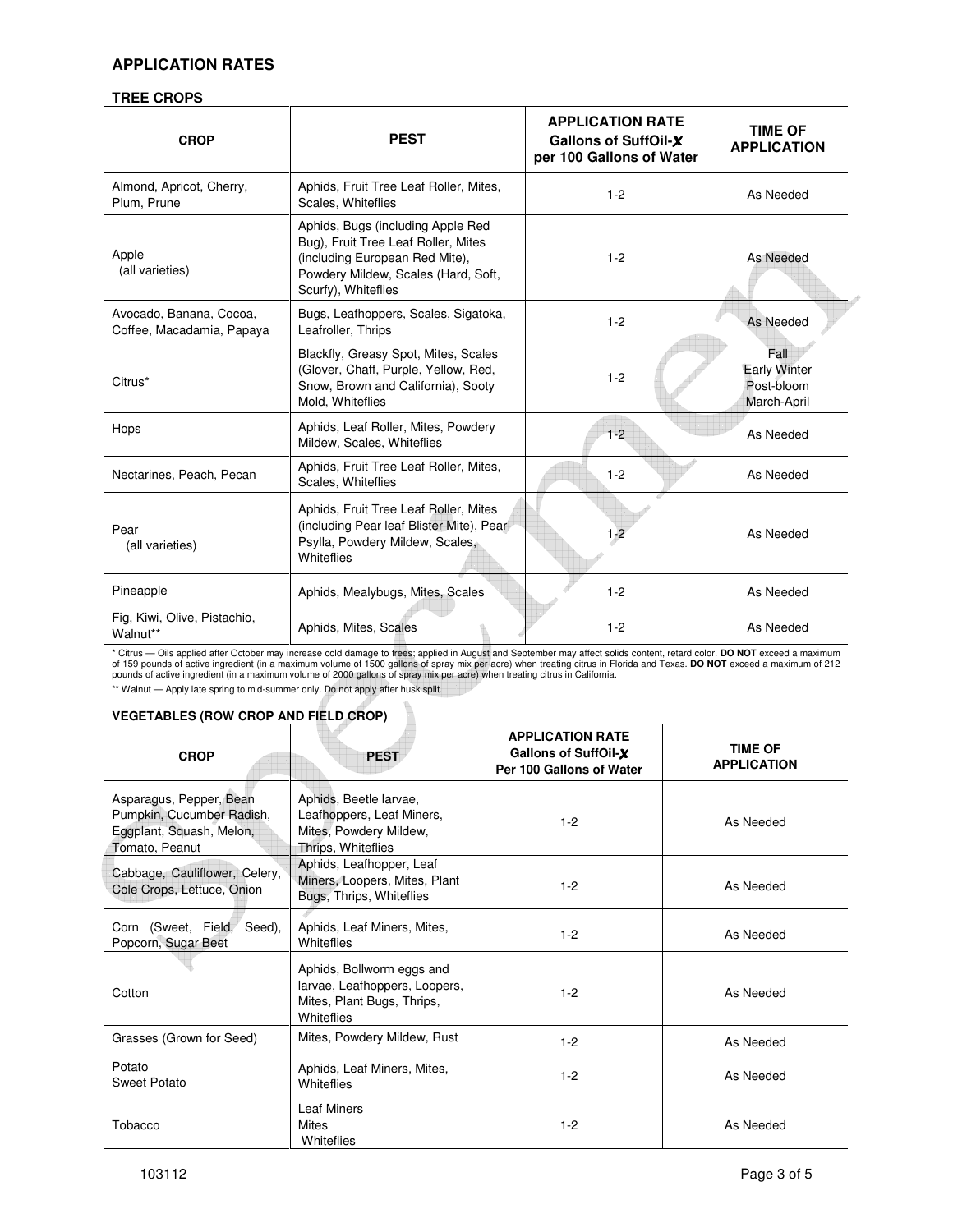## **GREENHOUSE VEGETABLES**

| <b>CROP</b>                                                                                                     | <b>PEST</b>                                                                                                                   | <b>APPLICATION RATE</b><br><b>Gallons of SuffOil-X</b><br>Per 100 Gallons of Water | <b>TIME OF</b><br><b>APPLICATION</b> |
|-----------------------------------------------------------------------------------------------------------------|-------------------------------------------------------------------------------------------------------------------------------|------------------------------------------------------------------------------------|--------------------------------------|
| Asparagus<br>Bean<br>Cucumber<br>Eggplant<br>Melon<br>Peanut<br>Pepper<br>Pumpkin<br>Radish<br>Squash<br>Tomato | Aphids<br>Beetle larvae<br>Leafhoppers<br><b>Leaf Miners</b><br><b>Mites</b><br>Powdery Mildew<br><b>Thrips</b><br>Whiteflies | $1 - 2$                                                                            | As Needed                            |
| Cabbage<br>Cauliflower<br>Celery<br>Cole Crops<br>Lettuce<br>Onion                                              | Aphids<br>Leafhopper<br><b>Leaf Miners</b><br>Loopers<br><b>Mites</b><br><b>Plant Bugs</b><br><b>Thrips</b><br>Whiteflies     | $1 - 2$                                                                            | As Needed                            |
| Corn (Sweet, Field, Seed)<br>Popcorn<br>Sugar Beet                                                              | Aphids<br><b>Leaf Miners</b><br><b>Mites</b><br>Whiteflies                                                                    | $1 - 2$                                                                            | As Needed                            |
| Potato<br><b>Sweet Potato</b>                                                                                   | Aphids<br><b>Leaf Miners</b><br><b>Mites</b><br>Whiteflies                                                                    | $1 - 2$                                                                            | As Needed                            |

#### **SMALL FRUITS**

| <b>CROP</b>                             | <b>PEST</b>                                                                                       | <b>APPLICATION RATE</b><br>Gallons of SuffOil-X<br>Per 100 Gallons of Water | <b>TIME OF</b><br><b>APPLICATION</b> |
|-----------------------------------------|---------------------------------------------------------------------------------------------------|-----------------------------------------------------------------------------|--------------------------------------|
| Bushberries, Caneberries,<br>Strawberry | Aphids, Mites, Powdery<br>Mildew, Rust, Sawfly, Scales,<br>Whiteflies                             | $1-2$                                                                       | As Needed                            |
| Grape                                   | Botrytis, Leafhoppers, Leaf<br>Miners, Mealybugs, Mites,<br>Powdery Mildew, Scales,<br>Whiteflies | 1-2                                                                         | As Needed                            |
|                                         |                                                                                                   |                                                                             |                                      |

## **SHADE TREES, SHRUBS, ORNAMENTALS, FLOWER AND FOLIAGE PLANTS, CHRISTMAS TREES**

| <b>CROP</b>                   | <b>PEST</b>                | <b>APPLICATION RATE</b><br>Gallons of SuffOil-X<br>Per 100 Gallons of Water | <b>TIME OF</b><br><b>APPLICATION</b> |
|-------------------------------|----------------------------|-----------------------------------------------------------------------------|--------------------------------------|
| Conifers, Flower, Foliage and | Aphids, Black Spot, Leaf   |                                                                             |                                      |
| Bedding Plants,               | Miners, Mites, Plant Bugs, |                                                                             |                                      |
| Ornamentals*, Shade Trees,    | Powdery Mildew, Psyllids,  | 1-2                                                                         | As Needed                            |
| Shrubs, Christmas Trees*      | Rust, Sawfly, Scales,      |                                                                             |                                      |
|                               | Whiteflies                 |                                                                             |                                      |

**\*ORNAMENTALS, CHRISTMAS TREES -** Oil might remove the glaucous (blue) bloom from such evergreens as Colorado Blue Spruce and Koster Spruce. Use with caution and reduced dosage for summer application on Japanese Red Maple, Amur Maple and Black Walnut. Use with caution and reduced dosage for dormant application on Sugar Maple and Redbud.